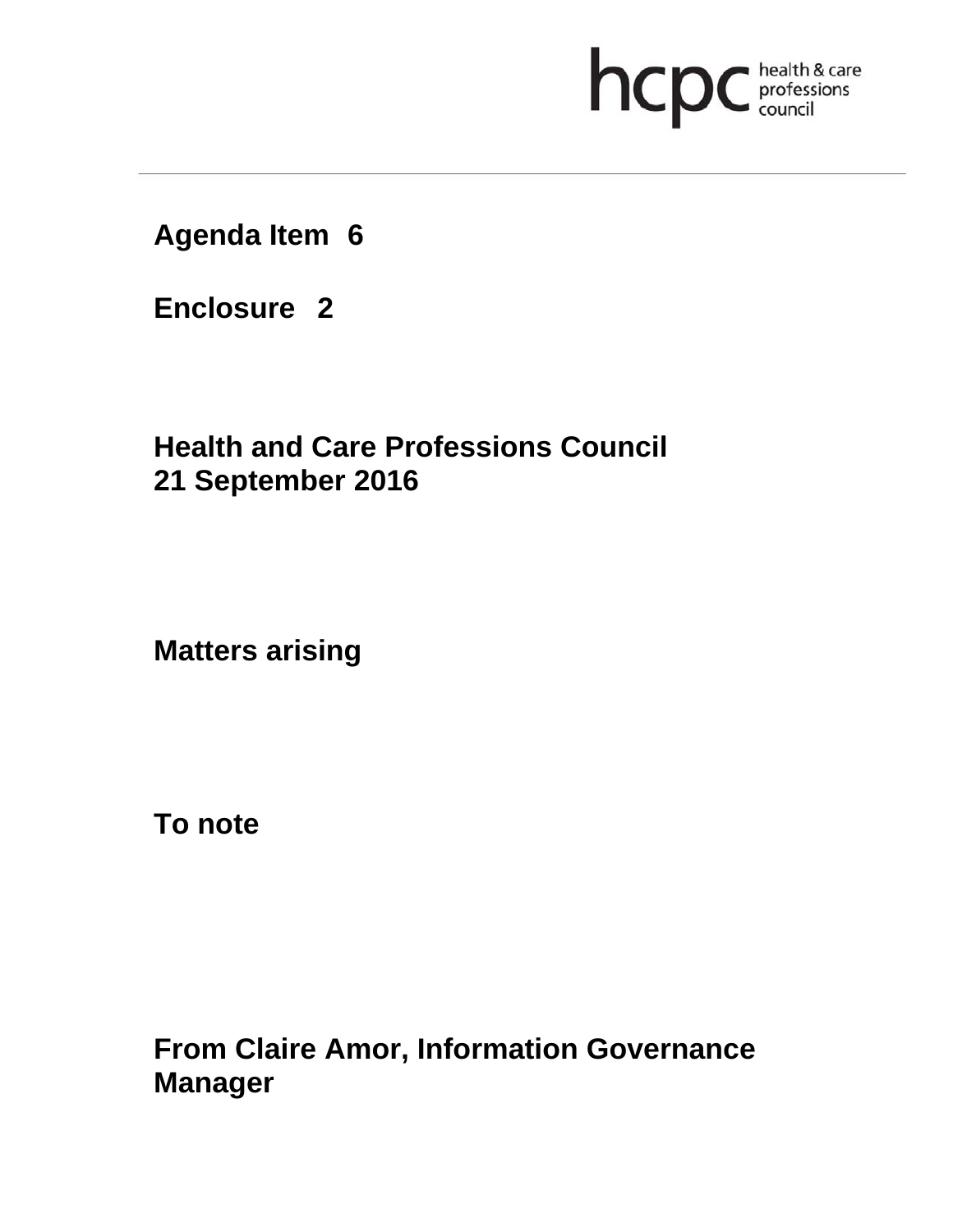# Council – 21 September 2016

Actions list

Executive summary and recommendations

### **Introduction**

Below is the actions list as agreed at the last public meeting of the Council held on 6 and 7 July 2016

hcpc health & care

|                       | <b>Action point (and location in minutes)</b>                                                                                      | <b>Action for</b>                  | <b>Comment</b>                  |
|-----------------------|------------------------------------------------------------------------------------------------------------------------------------|------------------------------------|---------------------------------|
| Wednesday 6 July 2016 |                                                                                                                                    |                                    |                                 |
|                       | 1. Item 7.16/95 Chair's report                                                                                                     | <b>Chair of Audit</b><br>Committee | Ongoing.                        |
|                       | The Council noted that the Chair, Chief Executive and Director of<br>Policy and Standards attended the World Health Professions    |                                    |                                 |
|                       | Regulation Conference on 21 and 22 May. The Council<br>discussed the question emerging from the conference regarding               |                                    |                                 |
|                       | risk based regulation. The Council agreed that the Audit<br>Committee should consider the question of how risk based the           |                                    |                                 |
|                       | HCPC's approach was at a future meeting.                                                                                           |                                    |                                 |
| 2.                    | Item 10.16/98 Reforming health and care professional<br>regulation                                                                 | Executive                          | Item 9 on<br>today's<br>agenda. |
|                       | The Council noted that the Executive would be considering the                                                                      |                                    |                                 |
|                       | themes outlined in the presentation as well as social worker                                                                       |                                    |                                 |
|                       | regulation at its away day in July. It was agreed that a summary<br>report of these discussions would be presented to the Council. |                                    |                                 |
|                       |                                                                                                                                    |                                    |                                 |
| Thursday 7 July 2016  |                                                                                                                                    |                                    |                                 |
| 3.                    | Item 4.16/116 Registrations numbers forecast                                                                                       | Executive                          | Item 12 on<br>today's           |
|                       | The Council discussed the accuracy of the registrant forecast by                                                                   |                                    | agenda.                         |
|                       | reference to subsequent actual registrant numbers. It was agreed                                                                   |                                    |                                 |
|                       | that a report on this performance would be brought to the                                                                          |                                    |                                 |
|                       | September Council meeting.                                                                                                         |                                    |                                 |
| 4.                    | Item 9.ii.16/126 Audit of final fitness to practise decisions 1<br>October 2015 - 31 March 2016                                    | Executive                          | Ongoing.                        |
|                       |                                                                                                                                    |                                    |                                 |
|                       | The Council noted that feedback from panelists, registrants and                                                                    |                                    |                                 |
|                       | complainants involved in hearings is a separate work stream. It                                                                    |                                    |                                 |
|                       | was agreed that a paper on this feedback would be presented to<br>Council in December 2016.                                        |                                    |                                 |